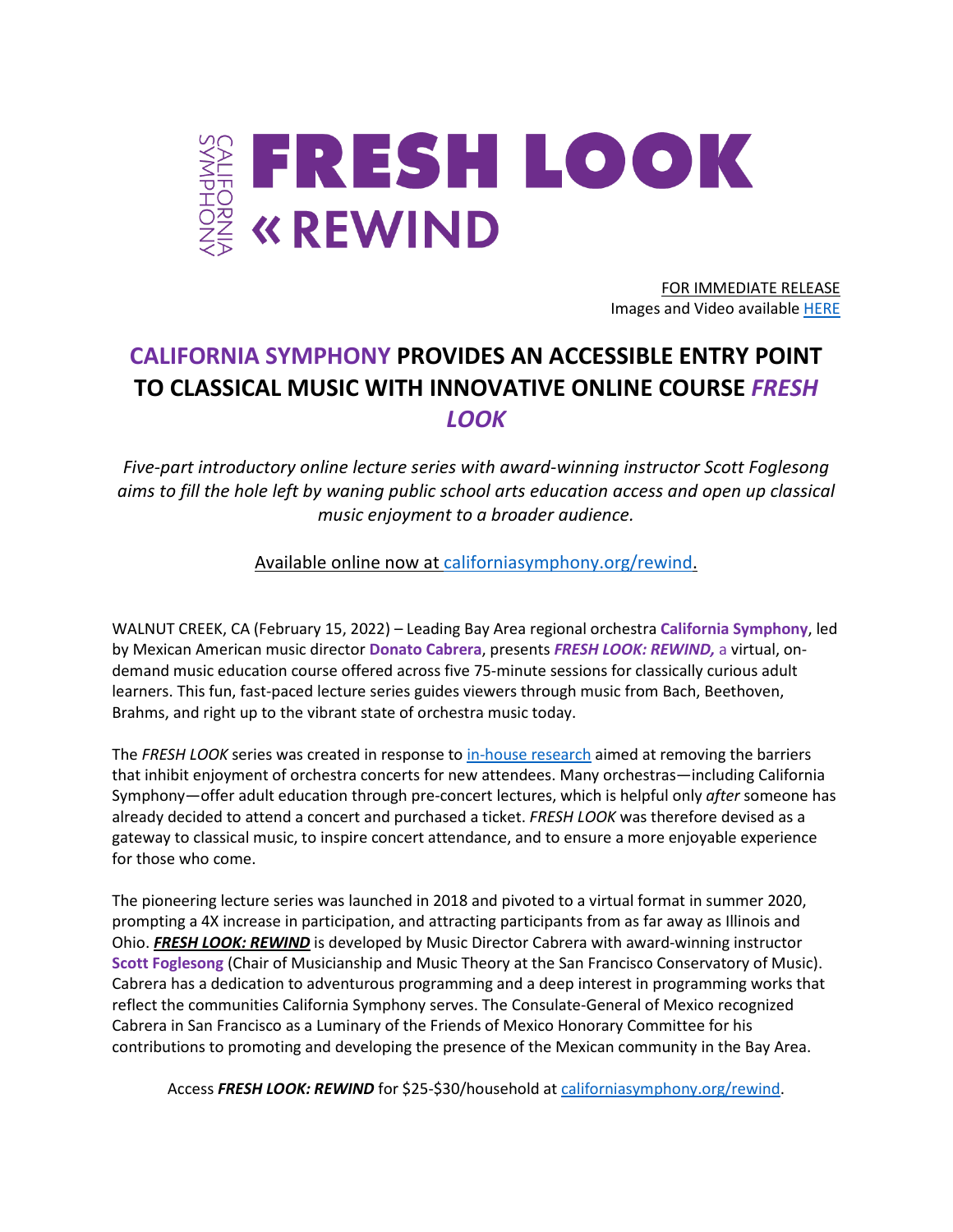The classes, which were originally recorded in July 2021, are online now and remain available ondemand for eight weeks after purchase. To better serve Contra Costa County's 25% Hispanic population, the course is also available with Spanish subtitles.

# **CLASS DETAILS**

# 1. "ORCHESTRA 101—YOU COULD GOOGLE IT, OR"

We'll start by tackling a pressing question: *just what does a conductor do, anyway?* After we've shone some light on that issue in addition to exploring their range and diversity (with the aid of many conductors and orchestras), we'll explore the orchestra from its early days to the present, culminating in a trip through the orchestra's sections and instruments.

# 2. "CLASSICAL MUSIC—COMING INTO ITS OWN"

Classical music began to take shape in the Baroque Era (1600-1750) with masters such as Vivaldi, Bach, and Handel, but it really came into its own with the Viennese Classical (later 18th century) with Haydn and Mozart. We'll dive into music from both those eras (and maybe a little later), expanding to composers beyond the usual suspects, including those of African heritage and from Asia.

# 3. "BEETHOVEN—SHIFTING INTO HIGH GEAR"

Beethoven not only expressed the spirit of an era—artistic, political, and personal—but also served as an inspiration and model to future generations of composers. We'll start with him, then go on to explore some early 19th-century Romantics who followed his lead.

## 4. *COMPOSERS—POLITICAL ANIMALS*

Beethoven's influence continued well into the later 19th century, as composers created works that were both politically charged and imbued with the spirit of adventure and exploration. We'll look at some late Romantics who, like Tchaikovsky and Mahler, brought folk music into their works, as well as Brahms, who summed up the century while simultaneously bringing about a rebirth of the symphony.

### 5. *MUSIC OF OUR TIME—A KALEIDOSCOPE*

Beginning in the early 20th century and continuing to the present day, the music of the modern world offers a rich and multi-varied array of styles. We'll begin with Claude Debussy and move through jazz-inspired composers such as George Gershwin, reaching the 21st century with works written within the past few years. Professor Scott Foglesong and California Symphony Music Director Donato Cabrera will close out the course with a discussion about the past, present, and future of orchestral music.

### ABOUT SCOTT FOGLESONG

Scott Foglesong is a pianist, musician, teacher, writer, cat-lover, music history devotée, occasional computer geek and sometime programmer. He has been on the faculty of the San Francisco Conservatory of Music since 1978; nowadays he serves as a department chair in addition to enjoying the honor of educating some of today's most promising young musicians. In 2008 he was named recipient of the Sarlo Family Foundation Award for excellence in teaching. He has taught Music 27 (Introduction to Music) for the Fall Freshman program at UC Berkeley since 1991, is associated with the San Francisco Symphony, both as a Contributing Writer and as an "Inside Music" lecturer for the Symphony's weekly subscription concerts, and is Program Annotator for the California Symphony, after formerly serving in